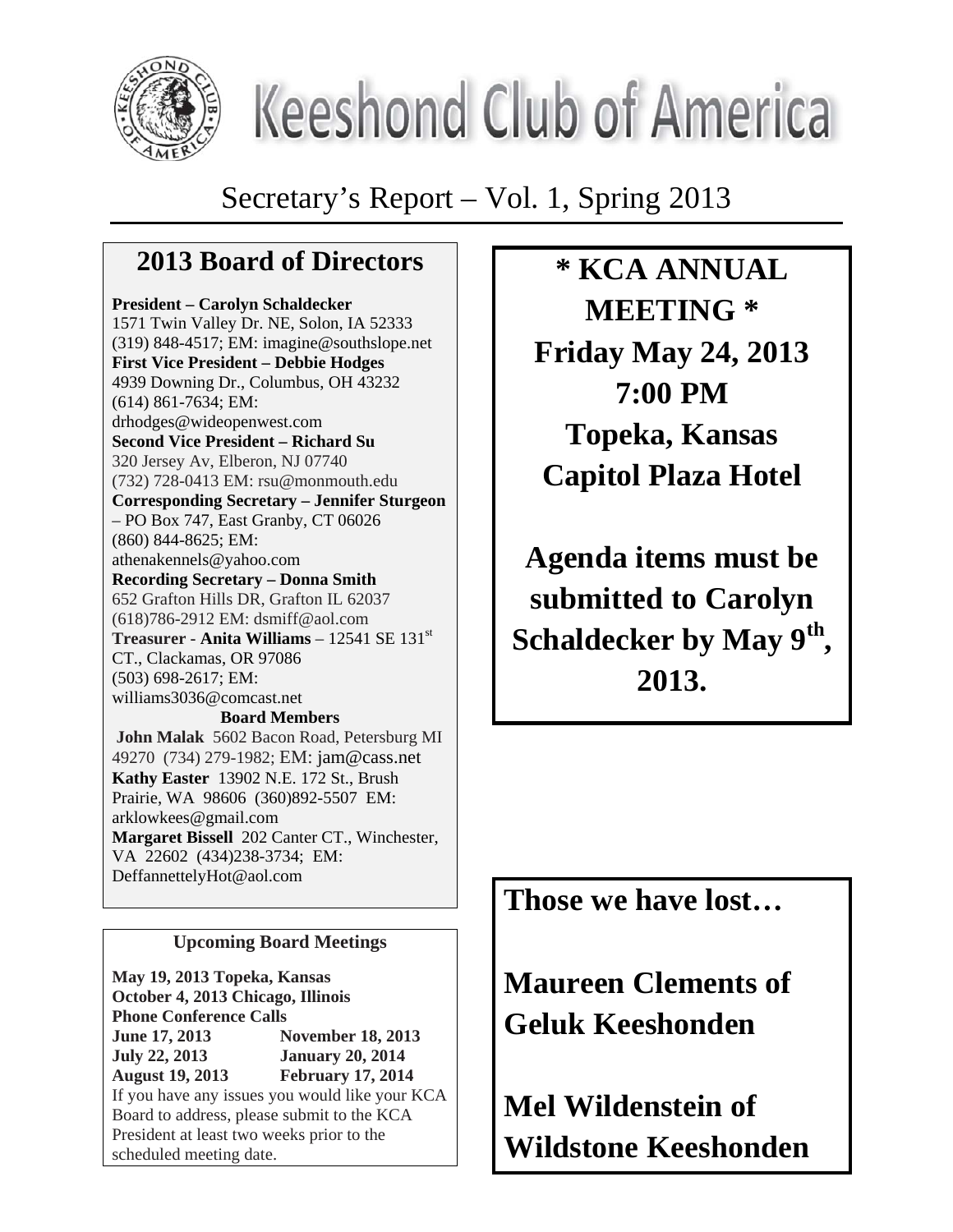#### **KCA BOARD MEETING Teleconference January 28, 2013**

**Board Members Present:**  Rick Su, Debbie Hodges, Beth Blankenship, Carolyn Schaldecker, John Malak, Jennifer Sturgeon, and Donna Smith Anita Williams joined meeting at 8:55 CST.

**CALL TO ORDER: T**he meeting was called to order by President Rick Su at 8:08 CST.

**APPROVAL OF MINUTES:**  Debbie made a motion to approve the minutes of the November 26, 2012 meeting. Beth seconded the motion. Motion was approved unanimously.

**RECORDING SECRETARY'S REPORT:** No Report

**CORRESPONDING SECREATARY'S REPORT:** No Report

**TREASURER'S REPORT:**  John corrected the expense subtopic of Hearts and Flowers to Membership Packets. Jennifer made a motion to approve as corrected. Debbie seconded the motion. Motion was approved unanimously.

#### **COMMITTEE REPORTS**

**2013 NATIONAL SPECIALTY UPDATE:**  The Premium list for Agility has been sent out. The Premium list for the Conformation, Rally, and Obedience is currently at the Show Superintendant office. Trophy donations are still needed. Debbie stated that nothing has been received from Candy Harris as a donation for the raffle / auction for the National. Donna asked that a description for the TKE coordinator be written for future Nationals. 

**2014 NATIONAL SPECIALTY UPDATE:**  Beth stated that the specialty would be held on May 6‐10, 2014. The name, Central Carolina Keeshond Club, has now been approved by AKC. CCKC has set up a separate account for the 2014 National. An initial budget was sent to the Board prior to the Board meeting and was

discussed. In order to further discuss the 2014 National in detail. Alan St. Clair (show chair) and Michelle Roybal (show treasuer) will be invited to the March Board meeting in Raleigh, N.C.

**BOARD ELECTION:** Donna reported that the teller reported the election of Margaret Bissell, Jennifer Sturgeon and Kathy Easter to the KCA Board for three year terms.

**MEMBERSHIP APPLICATIONS:** Applications were received for the following: Bradley Cook Sponsored by Shannon Kelly and Donna Powell Stacey Cromer Berman and Greg Berman Sponsored by Pat and Carol Harrigan and Kristen Cullen Anne Dunn Sponsored by Donna Stekli and Linda Moss Peter Livingston and Sharon Stark Sponsored by Terri VanSchyndel and Kristen Dowd Lynn and Casey Collins Sponsored by Ann Elders and Linda Hall Amanda Lougheed Sponsored by Joanne Reed and Karen Blair

The Board went into Executive Session at 9:30 to discuss membership applications. The Board came out of executive session at 9:42 CST. Each application was to be voted on separately rather than as a group.

Jennifer made a motion to accept the application of Lynn and Casey Collins for publication. John seconded the motion. Motion approved unanimously. Beth made a motion to accept the application of Bradley Cook for publication. Debbie seconded the motion. Motion approved unanimously. Jennifer made a motion to accept the application of Greg Berman and Stacey Cromer Berman for publication. Debbie seconded the motion. Motion approved unanimously. Jennifer made motion to accept the application of Anne Dunn for publication. Beth seconded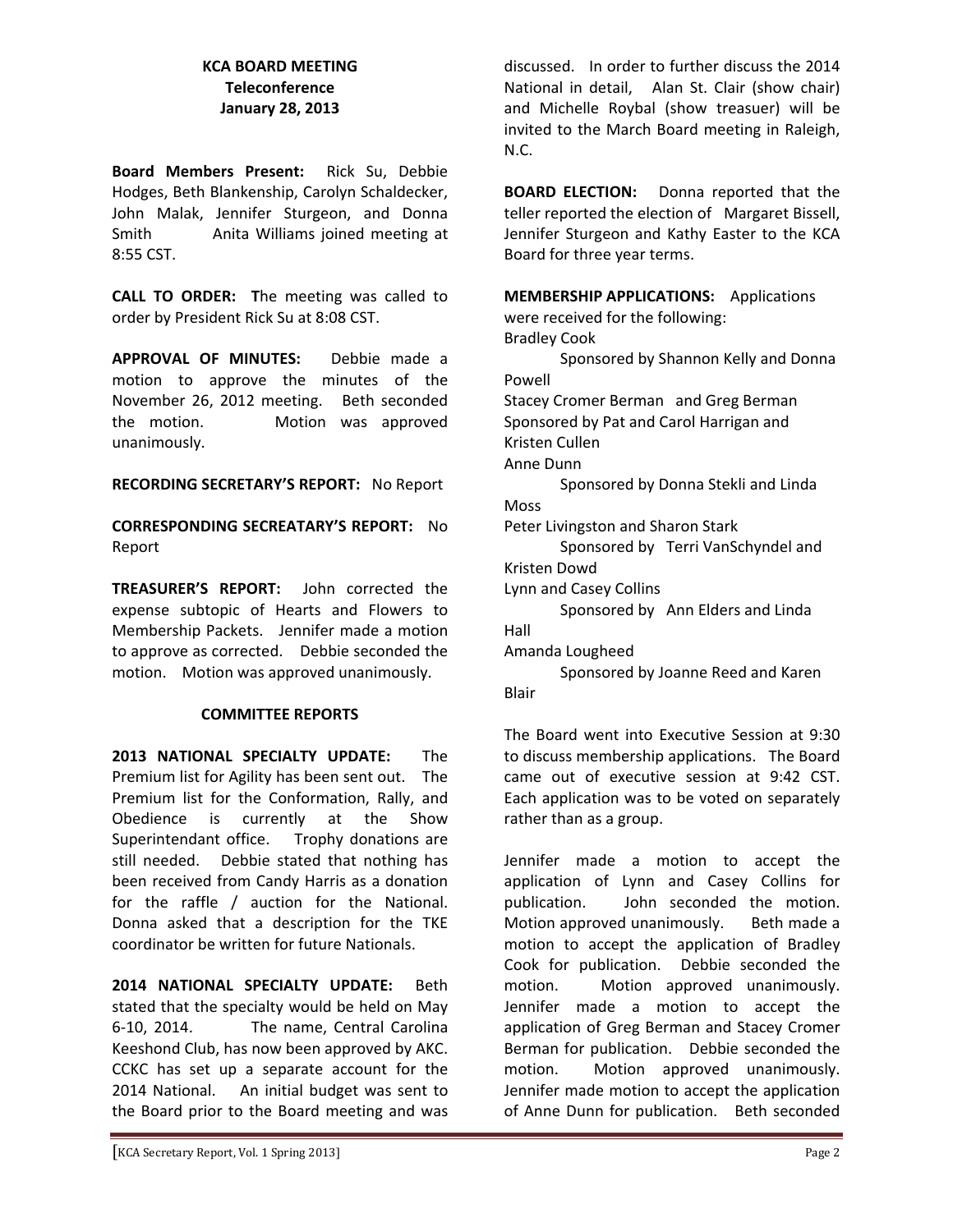the motion. Motion approved unanimously. Jennifer made motion to approve the application of Peter Livingston and Sharon Stark for publication. Anita seconded. Motion approve unanimously. Debbie made motion to table the application of Amanda

Lougheed. Carolyn seconded the motion. Motion was approved by majority vote.

#### **OLD BUSINESS**

#### **HEARTS AND CARDS CHAIR JOB DESCRIPTION:**

Debbie made motion to accept the description as presented to the Board and that it be made a part of the Policy Manual, placed in the upcoming Secretary Report and included on the website. Jennifer seconded. Motion was approved unanimously.

**SUZETTEE LEFEBVRE E‐MAIL:**  The President had received an e‐mail questioning the status of the charges that had been brought against her. In reference to the Hearing letter that she received, it stated that the Board tabled the hearing until March, 2013 at which time the charges would be heard.

**WEBSITE:**  Rick updated the Board on the website. Rick will ask Carrie to put the new website on-line. There may be portions that are still "in progress" and not completed.

#### **NEW BUSINESS**

**MEMBERSHIP SURVEY RESULTS:**  Beth discussed the results of the Poll that was sent to the membership with their dues notice in 2012. The results will be published in the Secretary's Report. Carolyn made a motion to discontinue and no longer maintain ownership of the KCA health database that was maintained by Rene Sauser for KCA. Debbie seconded the motion. Motion passed unanimously.

**JOANNE REED EMAIL:**  The President had received a letter raising several questions concerning the KCA suspension policy. The President will respond to her questions.

**CODE OF ETHICS REVISION:**  Code of Ethics committee will be discussed at the March meeting.

**AKC OUTSTANDING SPORTSMANSHIP AWARD:**  No nomination for this award at this time.

**CRUFTS ELIGIBILITY CERTIFICATES:** Carolyn will request 14 certificates of Crufts eligibility to be presented at the 2013 National.

**NEW BOARD MEMBERS:** Kathy and Margaret will be invited to sit in as observers only at the February meeting.

**MARCH 22 MEETING SITE** Rick announced the meeting site will be held at the Holiday Inn (CrabtreeValley) in Raleigh, N.C. Dogs are allowed at this hotel. Board members are asked not to show on the day of the Board meeting.

**ADJOURNMENT:**  John made a motion to adjourn. Jennifer seconded the motion. Motion passed unanimously. Next meeting is February  $25<sup>th</sup>$  via teleconference. Meeting adjourned at 11:08 CST.



**Topeka, Kansas Monday, May 20th – Sunday, May 26, 2013** 

Hosted by the Heart of America Keeshond Club at the Capital Plaza Hotel

**Foy Trent Dog Shows A.K.C. ANNUALLY LICENSED SUPERINTENDENTS www.kcanational.info**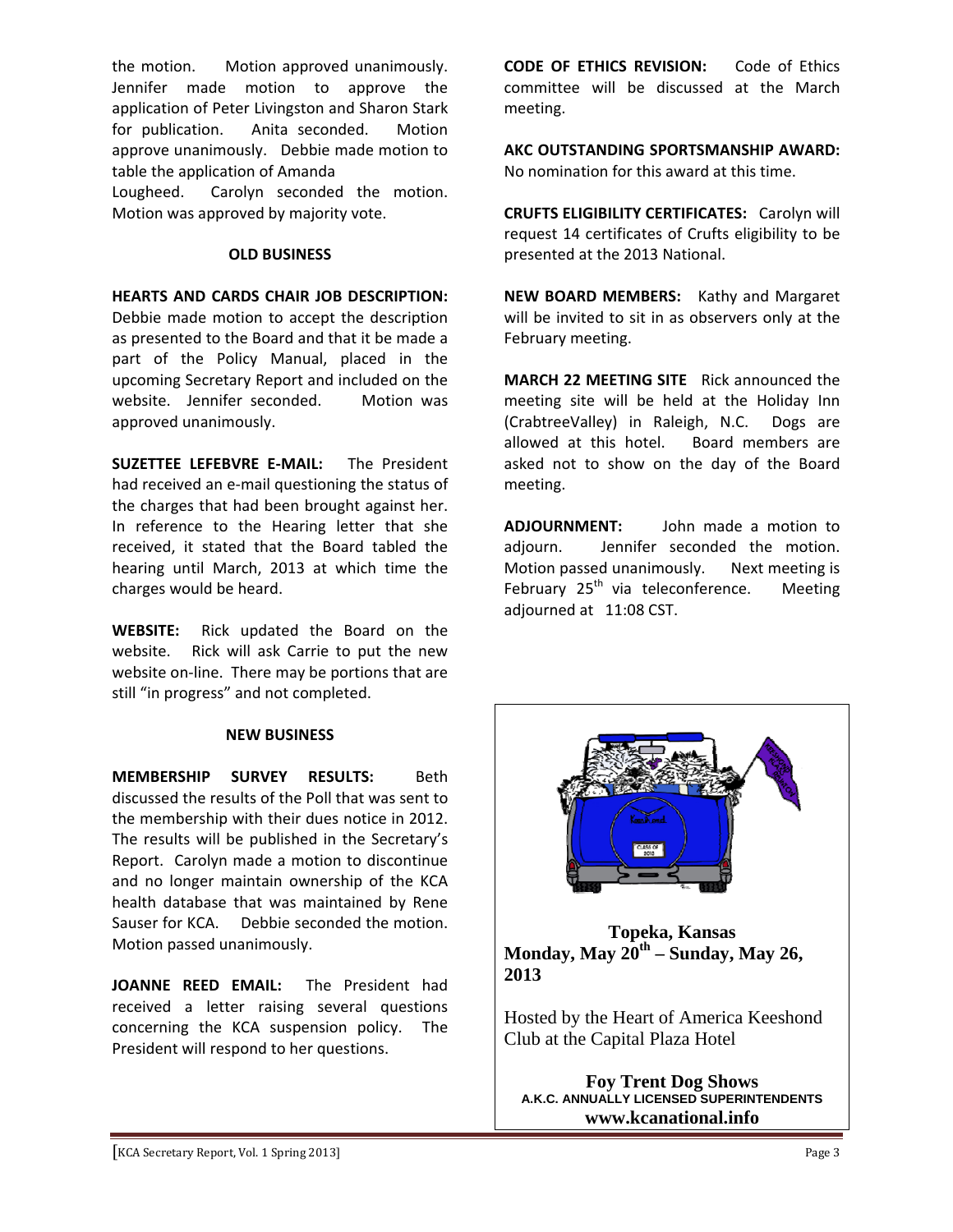#### **KCA BOARD MEETING Teleconference February 25, 2013**

**BOARD MEMBERS PRESENT:**  Rick Su, Debbie Hodges, Beth Blankenship, Carolyn Schaldecker, John Malak, Jennifer Sturgeon, Anita Williams, and Donna Smith Guests: Margaret Bissell

**CALL TO ORDER:**  The meeting was called to order by President Rick Su at 8:21 CST.

**APPROVAL OF MINUTES:**  Debbie made a motion to approve the minutes of the January 28, 2013 meeting. Jennifer seconded the motion. Motion was approved unanimously.

**RECORDING SECRETARY'S REPORT:**  Donna discussed the 2013 Policy Manual. A revised Policy Manual and a CD will be distributed at the March meeting for all Board members.

Donna also discussed the preservation of the Minutes. She felt that there was a need for a current recording secretary to have the past five years of Board minutes available at all Board meetings if needed for reference. There was discussion of each year's minutes being sent to the Historian for historic preservation of minutes. The Board decided to add those concepts to the Policy Manual for both the Recording Secretary and for the reference of the Historian.

**CORRESPONDING SECRETARY'S REPORT:** No report

T**REASURER'S REPORT**: No report

#### **COMMITTEE REPORTS:**

**2013 NATIONAL SPECIALTY:** Carolyn reported that the Agility Premium List has been mailed and is also available on the website. Agility entries will open on April  $10<sup>th</sup>$ . The Conformation Premium List is very close to being finished. She also noted that trophy sponsors are still needed.

**2014 NATIONAL SPECIALTY:**  Beth reported that agility site has been located and is a covered outdoor arena approximately 20 minutes from the show sight. Agility will be held on Monday. The Show Chairman will meet with the Board at the March meeting in Raleigh.

**NATIONAL SPECIALTY AND FUTURITY JUDGES' REQUIREMENTS:**  No report

**JUDGES EDUCATION:**  Donna reported to the Board on the AKC Parent Club Judges Education symposium that she attended in Orlando in December. The symposium was a panel discussion followed by a group discussion among the Judges Education Chairpersons. It was a multi-faceted discussion on the power point presentation, presenters, mentors, and issues faced by Judges Education chairpersons. Donna also reported that she would be presenting at the March meeting of the Board the final guidelines and application for mentors and presenters as prepared by her committee

#### **OLD BUSINESS**

**ROM/ROMX:** Jennifer presented the Board with a written description of the ROM/ROMX coordinator position. There was discussion of the information and statistics gathered by the coordinator.

**RETIRED KENNEL NAMES:**  Jennifer reported that the Flakkee Kennel name is lifetime protected. The Wistonia Kennel name is not retired and needs to be protected. She reported that this can be accomplished by a letter being sent from the KCA Board.

**PUPPY BUYER GUIDE:**  Beth sent a draft of the guidelines to the Board. She asked for feedback from the Board before it is put on the website.

**The Board went into Executive session at 9:25 CST. The Board came out of Executive session at 9:30 CST.**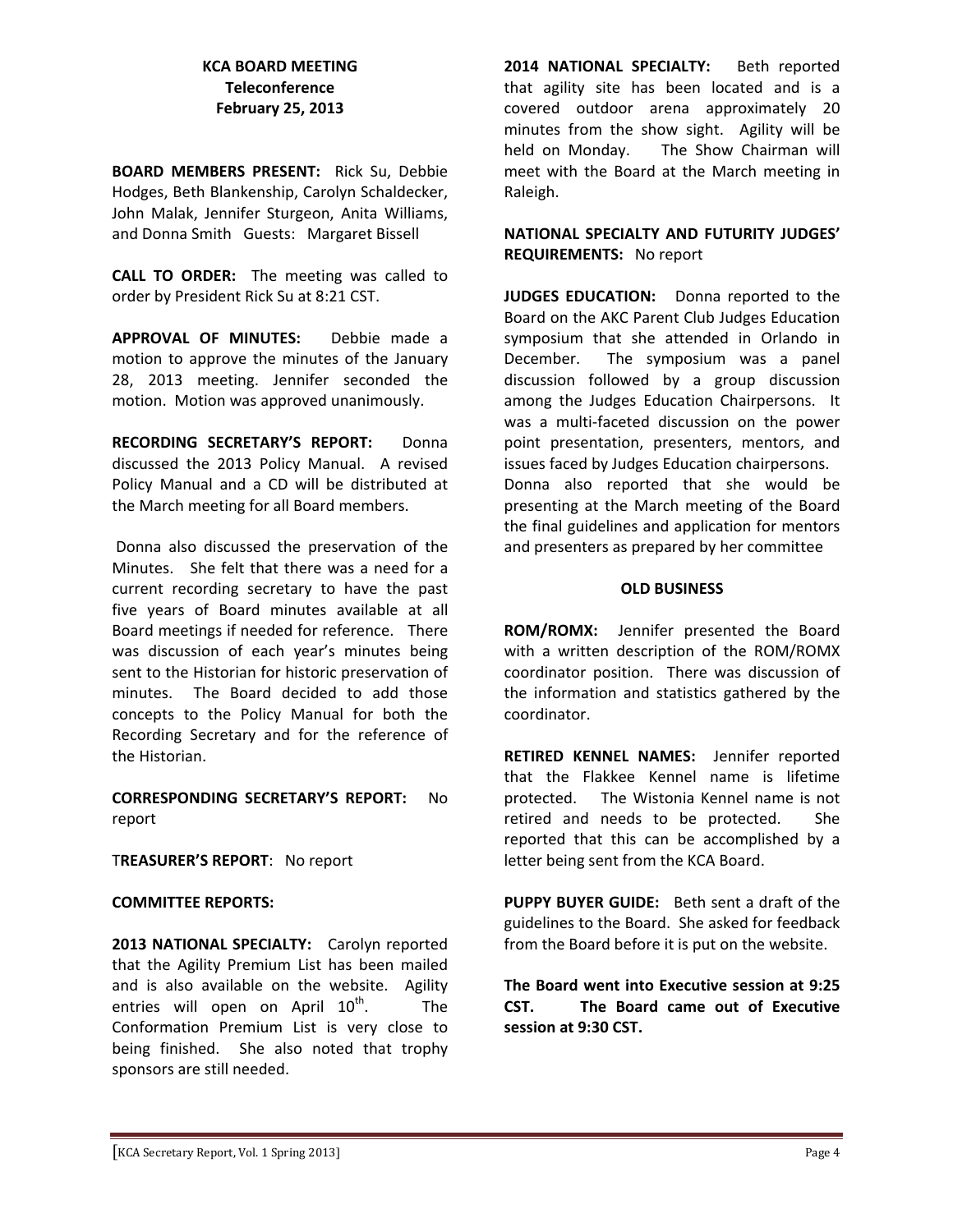#### **NEW BUSINESS**

**AKC DELEGATE:** The Board received from John Sawicki an e‐mail for Board input on upcoming issues to be voted on by the Delegates. Carolyn recommended that we follow John's recommendation on voting on the number of Delegate meetings and revising the objectives of AKC. The Board recommended that John vote in favor of agility clubs becoming AKC member clubs. The Board recommended that John use his judgment on the upcoming AKC Board elections.

**KFCS REQUEST:**  Carolyn received a request from the Keeshond Fanciers of the Central States to hold an All Breed Agility Trial on Saturday, Oct  $18^{th}$ . This Trial would be sponsored by the Keeshond Club of America but hosted by KFCS. Carolyn made a motion to approve the request from KFCS to hold an agility trial on October  $18<sup>th</sup>$  under the sponsorship of KCA. Debbie seconded the motion. **Motion passed unanimously.** 

#### **ANNOUNCEMENT**

**Central Carolina Keeshond Club:** Beth announced that the Central Carolina Keeshond Club would hold a "B" match on March  $30<sup>th</sup>$  in Concord, NC.

**ADJOURNMENT:** Beth made a motion to adjourn. John seconded the motion. Motion approved unanimously. Meeting adjourned at 10:10 CST.

#### **KCA MINUTES March 22, 2013**

**Board Members Present:** Rick Su, Debbie Hodges, Carolyn Schaldecker, John Malak, Anita Williams, Jennifer Sturgeon, Margaret Bissell, Kathy Easter, Donna Smith

**CALL TO ORDER:** President Rick Su called the meeting to order at 11:44 EST.

**INTRODUCTION OF NEW BOARD MEMBERS**: Rick welcomed the three recently elected Board members -- Margaret Bissell, Kathy Easter, and Jennifer Sturgeon.

**APPROVAL OF MINUTES**: Carolyn made a motion to accept the minutes of February 25, 2013 meeting. Jennifer seconded the motion. The motion was approved unanimously.

#### **RECORDING SECRETARY'S REPORT:** No report

**TREASURER'S REPORT:** John reported a balance of \$31,228.66 in the checking account and \$150,050.02 in the CD. Debbie made a motion to approve the treasurer's report. Carolyn seconded the motion. The motion was approved unanimously.

#### **COMMITTEE REPORTS**

**2013 NATIONAL SPECIALTY:** Carolyn reported that the Premium List is in mail. The Heart of America Club had recently met in Kansas City and everything was progressing as scheduled for the National in May. Carolyn discussed the issue of trophy donations. Debbie made a motion to donate \$250 to both the 2013 and 2014 National general trophy fund. Jennifer seconded the motion. The motion was approved unanimously.

Donna relayed a question from the 2013 National Show Chairperson in which KCA Breeders Education had requested food during their seminars. The Board determined that no food would be served. Donna also relayed another question regarding a vendor raffle for rescue. The Board determined that a small raffle at a vendor table for rescue would be acceptable.

Donna made a motion to form a National Specialty committee to review the relationships between KCA and the host club. Carolyn seconded the motion. The motion passed unanimously. Ric appointed Debbie, Donna, and Jennifer to serve on this committee.

**2014 NATIONAL SPECIALTY**: Rick introduced Alan St Clair who is serving as the Show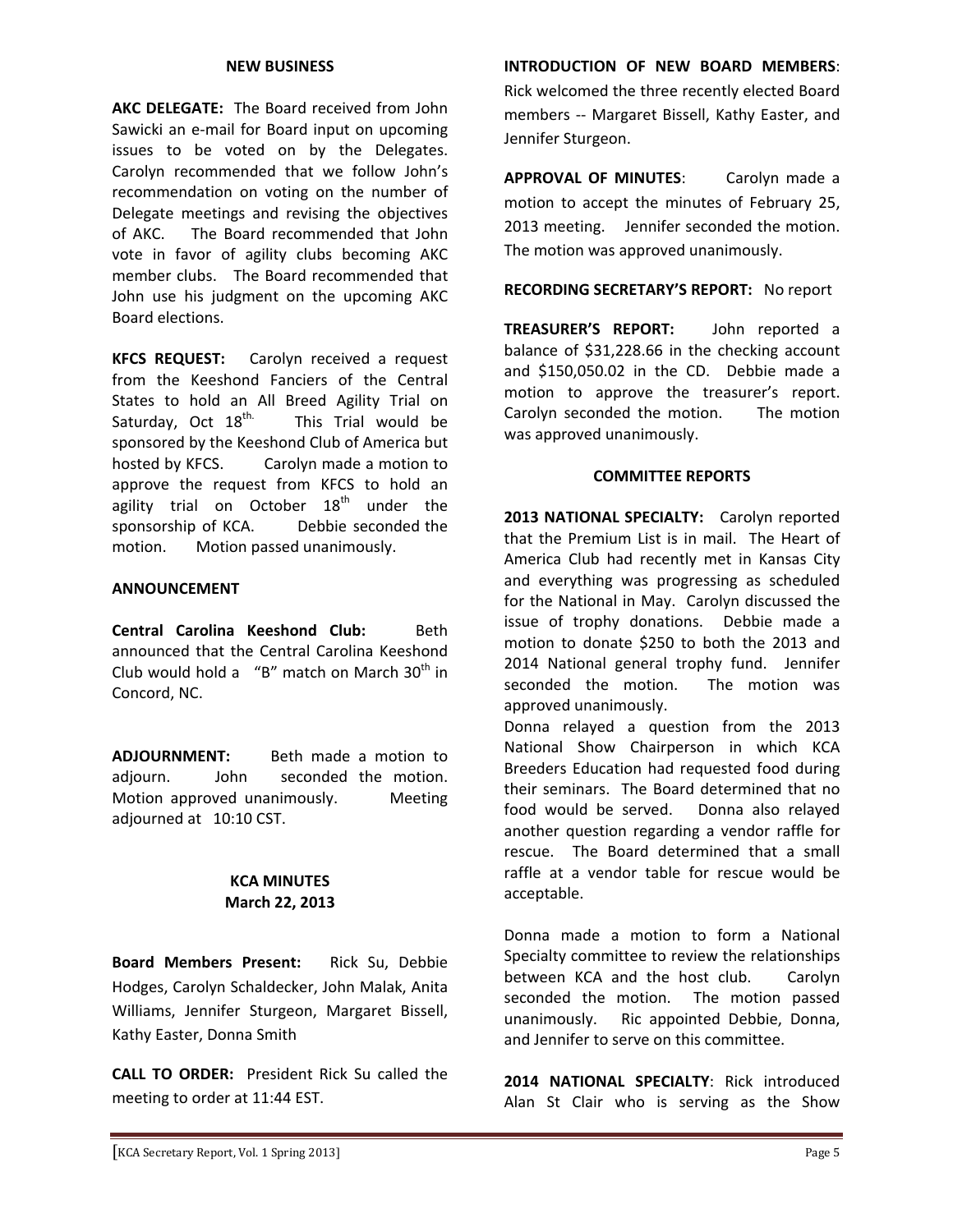Chairperson for the 2014 National in Asheville, North Carolina. Alan presented the group with information about the show site. He also explained that the Central Carolina Keeshond Club had set up a working website for the Carolina members to discuss and remain up to date on the 2014 National activities. Committee lists were shared with the Board. No show superintendent has been hired at this point. Alan presented his proposed National budget which was discussed by the Board.

The Board recessed at 2:15 for lunch. The meeting reconvened at 3:10 EST.

**MEMBERSHIP APPLICATIONS:** Jennifer made a motion to accept the application of Anitra and Dain Redlepsen (sponsored by Ann McHugh and Bonnie Hronek) for publication in the Secretary's Report. Debbie seconded the motion. The motion was approved unanimously. Jennifer made a motion to accept application of Brenda Sommers (sponsored by Jennifer McClure and Rosy Lipphardt) for publication in the Secretary's Report. Kathy seconded motion. The motion was approved unanimously.

**RESCUE COMMITTEE REPORT:** An e‐mail was received by the Board from May Ellen Grace that stated no applications for rescue grants were received by the deadline.

**JUDGES EDUCATION**: Donna presented the final draft of the Mentor / Presenter guidelines that the Board had given preliminary approval during the September meeting. The final draft included the application for the mentors and presenters. Carolyn made a motion to approve the guidelines and the application. Jennifer seconded the motion. The motion was approved unanimously.

Donna reported that there had been little response for judges for the Workshop at the 2013 National. Information on the Judges Education workshop has been placed on the AKC website and the judge's web list. Donna also reported that AKC will be doing a Non‐ Sporting Judges Institute at Eukanuba in December. A Keeshond workshop will be included. The current presentation will be refined based on discussion at the AKC symposium on Judges Education that was held in December, 2012.

**NATIONAL SPECIALTY AND FUTURITY JUDGES REQUIREMENTS:** The committee report was received. Carolyn made a motion that the requirements be tabled. John seconded the motion. The motion was approved unanimously.

**ROM AND ROMX:** Jennifer discussed her research of other Parent Clubs and how they handled ROM ROMX. Anita presented information concerning the percentages to be reviewed by the Board. Carolyn made a motion for the numbers of get for requirements of the ROM / ROMX to remain the same. Debbie seconded the motion. (7 in favor, 1 opposed) Motion was approved by a majority vote. Anita will continue to do the ROM/ ROMX statistics.

#### **OLD BUSINESS**

**MEDALS:** Donna presented a list of all titles that one dog could achieve including recommendations to limit the number of titles receiving medals from Chris Pawlenty who is the KCA medals coordinator. Carolyn made motion to accept the recommendations. Jennifer seconded the motion. The motion was approved unanimously. John made motion to purchase 2500 medals for future use by KCA. Carolyn seconded the motion. The motion was approved unanimously. Currently, only the primary owner receives the medal. John made a motion to offer additional medals for \$5 to co‐ owners that are not the primary owner. Debbie seconded the motion. The motion was approved unanimously. Members will need to be advised and pay the treasurer directly.

**TKE COORDINATIOR POSITION DESCRIPTION**: Debbie presented the description of coordinator position to the Board. Carolyn made a motion to accept the description. Margaret seconded the motion. The motion was approved unanimously. Carolyn made a motion to join the position of TKE Coordinator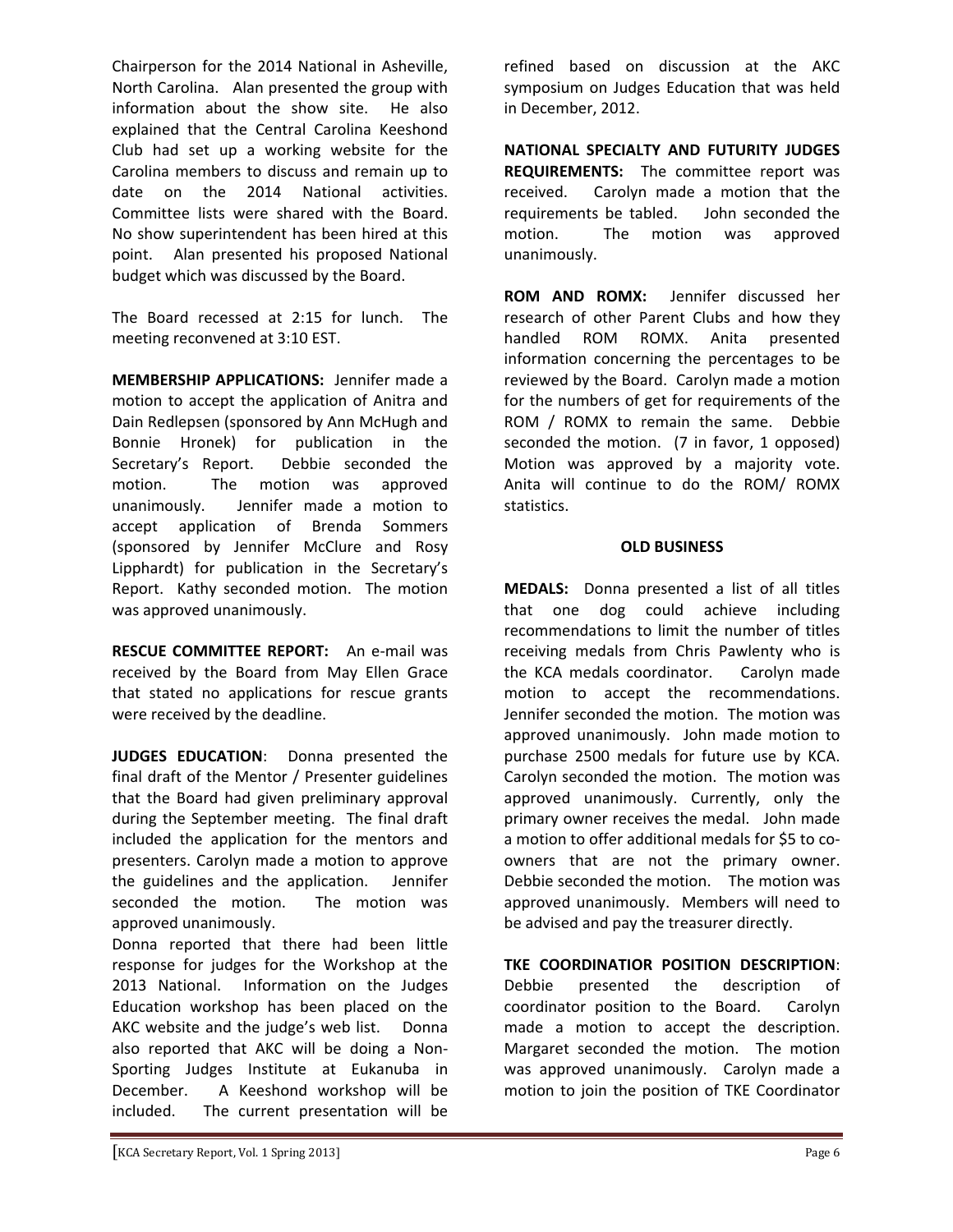with the National Specialty Coordinator. John seconded. The motion passed unanimously.

The Board recessed at 4:55. The meeting reconvened at 5:05 EST.

**OWEN / LEFEBVRE HEARING:** The Board went into Executive session at 5:08. The Board came out of executive session at 5:25. The hearing of Owen / Lefebvre is continued until the Canadian Kennel Club rules on the current appeal.

**AMANDA LOUGHEED APPLICATION:**  Debbie made motion to not accept the application of Amanda Lougheed at this time. Jennifer seconded the motion. Six approved, one opposed, and one abstention to the motion. Motion was approved by majority vote.

**HOF AND PHILLIPS POINTS:** Anita moved with the exception of silver rather than gold grand championship for bitches that the recommended changes for Hall of Fame be accepted with 2014 being a transition year. Kathy seconded the motion. The motion was approved unanimously. There was discussion on the confusion of Selects at the National because of the AKC Select award. Debbie made a motion to change the name to Award of Merit rather than Select award beginning with the 2014 National. Anita seconded. Motion passed unanimously.

**CODE OF ETHICS REVIEW** The Board will set up a committee to review the Code of Ethics per the poll of the membership. Rick presented a letter to be sent to all regional clubs for nominations for this committee. Carolyn made a motion to approve the letter. John seconded the motion. The motion was approved unanimously. The Board will act on committee members at the May meeting.

#### **NEW BUSINESS**

#### **ELECTION OF OFFICERS**

The Nominating committee presented the following for the 2013 officers and Board: President: Carolyn Schaldecker First Vice President: Debbie Hodges

Second Vice President: Rick Su Corresponding Secretary: Jennifer Sturgeon Recording Secretary: Donna Smith Treasurer: Anita Williams Board Members: John Malak, Kathy Easter, Margaret Bissell

There being no other nominations, a unanimous ballot as presented by the Nominating committee was accepted.

#### **BEAR ASSOCIATES LETTER OF INTRODUCTION**

The Board received a letter from Bear Associates to publish a Parent Club magazine and newsletters (both hard and internet copies) and provide tellers for elections. No action was taken on the letter.

**AWARDS BANQUET:**  Donna presented a suggestion from a KCA member that certificates for group winners and Best in Show winners be given at the Award Banquet. Discussion was also held on recognition of obedience top winners. Suggestions were tabled until the May meeting.

**FACEBOOK SUGGESTION**: Kathi Fleischer sent the Board a letter concerning setting up a Facebook page for the Keeshond Club of America members.

**MEMBER LETTER REGARDING AWARDS AND ROM / ROMX:** Kristen Dowd sent the Board a letter regarding awards and the ROM / ROMX requirements. The Board discussed the versatility of the get as opposed to just being conformation champions for ROM / ROMX. Rick moved that we acknowledge the letter explaining that we will further research the ROM / ROMX and that the question of requiring a CHIC number for Top Awards be placed before the membership for a vote in the dues notice. Kathy seconded the motion. The motion was approved unanimously.

**HEALTH SURVEY LETTER:** A letter was received from Anthea concerning the health survey.

#### **HEARINGS:**

The Board went into executive session at 8:30 EST. The Board came out of executive session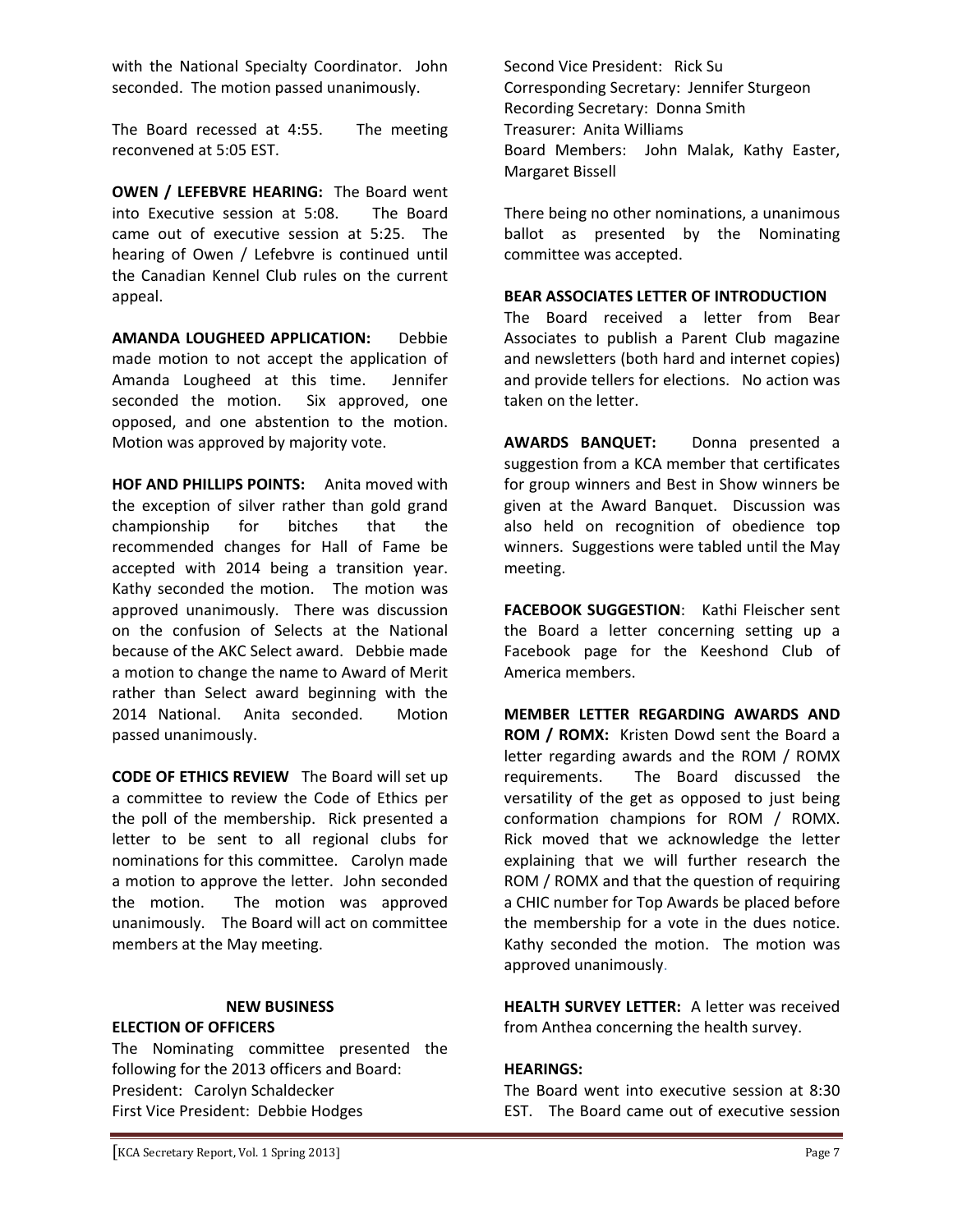at 9:00. The Board will hear the complaint of Roseann Vorce against Joanne Reed and the complaint of Brenda Brookes against Joanne Reed on Tuesday, May 21, 2013.

**AKC LIFETIME ACHIEVEMENT AWARD:** Ric read a letter from the American Kennel Club asking if the Parent Club wanted to nominate in the three categories of Conformation, Performance and Companion for the AKC Lifetime Achievement Award. Clubs are encouraged to nominate but not required. The Board will further discuss at the April teleconference meeting.

**WEBSITE:** The new website was discussed. There is still a need for a webmaster. The Board will further discuss at the April teleconference meeting.

. **PUPPY BUYERS GUIDE**: The Board discussed the puppy buyer's guide that was presented to the Board at the February meeting.

**AKC DELEGATE REPORT:** The Board received a letter from John Sawicki concerning future items to be voted on at the Delegates meeting. These items will be discussed at the May meeting.

#### **FUTURE MEETINGS:**

Teleconference meetings will be held at 8:00 Eastern time on April 22, June 17, July 22, August 19, Nov 18, Jan 20, and Feb 17. Face to face meeting will be held on Sunday, May 19 in Topeka and Friday, October 4 in Chicago.

AJOURNMENT: Rick made a motion to adjourn. John seconded the motion. The motion passed unanimously. The meeting adjourned at 9:50 EST.

Respectfully Submitted, Donna Smith, Recording Secretary

## **Welcome New Members**

The following were recommended to you in the last Secretary's report and are now members.

#### **Linda Bryant**

PO Box 31454, Phoenix, AZ 85046, 602-493-3979, sonobacham@msn.com– *Sponsors: Janit Johnson and Diane Wright*

#### **Lynne Anderson**

7220 Highlands Dr., Olympia, WA 98516, 360-455- 8978, clivkter@gmail.com – *Sponsors: Robin Skinner and Ann Elders*

#### **Daniel Dutton**

13220 SE Multnomah Court, Happy Valley, OR 97086, 503-756-3888, duttondan@comcast.net– *Sponsors: Anita Williams and Robin Skinner*

#### **Alan St. Clair**

284 Beresford Creek St., Daniel Island, SC 29492, 843-224-0714, arstclair@aol.com – *Sponsors: Beth Blankenship and Carrisa Boettcher*

#### **David Caldwell**

7816 Danube St., Indianapolis, IN 46239, 317-460- 5121, allantekees@comcast.net - *Sponsors: Pamela Hildebrand and Irene Munson*

## **MEMBERSHIP APPLICATIONS**

Your Board reviewed applications at its January and March meetings and recommend these applicants to you as prospective members.

Your Board asks you to forward written comments and supporting documents that may reflect on the Board's recommendation to the Corresponding Secretary within 30 days of this report. Your Board may request additional information from you or the applicant at its discretion.

If negative comments are received, the applicant will be notified and given the opportunity to review the comments and respond. Such applications will be held over until the next Board meeting for Board review.

**Bradley Cook** 2813 Bastille, Salem, OR 97306, (503)689‐8951, bradc55@gmail.com *Sponsored by Shannon Kelly and Donna Powell* 

**Stacey Cromer Berman and Greg Berman** 5371 Tarkington Place, Columbia, MD 21046, staceycromer@gmail.com *Sponsored by Pat and* 

*Carol Harrigan and Kristen Cullen*  **Anne Dunn** 190 Silent Lane, Rutledge, TN 37861, itzzbiewers@aol.com

*Sponsored by Donna Stekli and Linda Moss*  **Peter Livingston and Sharon Stark** E 6095 County road WC, Spring Green, WI 53588 (608)588‐3430 peter@starklivingston.com *Sponsored by Terri VanSchyndel and Kristen Dowd*  **Lynn and Casey Collins** 15109 72nd Dr. SE, Snohomish, WA 98296 (206)856‐5134, casey.s.collins@boeing.com *Sponsored by Ann Elders and Linda Hall*  **Anitra and Dain Redlepsen**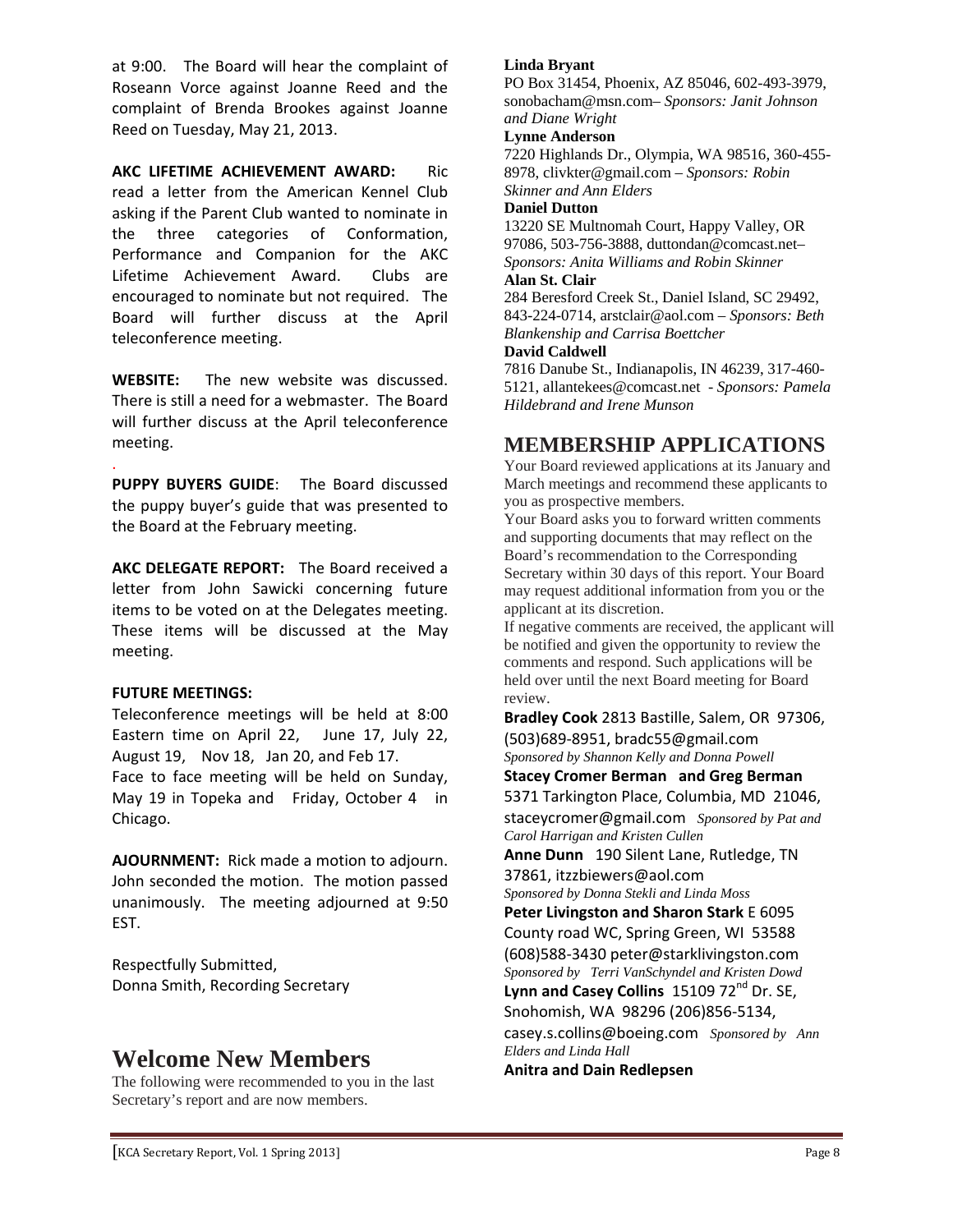4876 Greenleaf Way, Medina, OH 44256 (330)723‐6500, anitra@zoominternet.net

*(sponsored by Ann McHugh and Bonnie Hronek*)

**Brenda Sommers** 5155 W. Queneg Ave. F102, Denver, CO 80232, (720)218‐6856,

kees@spektacleskees.com *(sponsored by Jennifer McClure and Rosy Lipphardt)* 

## **KCA 2013 Calendar Key Dates**

**January 1** Beginning of Awards Year **15** Ballot for Board Election Due to Teller **30** Teller Election Report Due/Results Announced

**February 1-3/31** Period for First Board Meeting/Beginning of Official Year/Rescue Grants Determined **28** Last day to submit requests for Rescue Grants/Statistician Receives December issue of AKC Awards

**March 1** Deadline for Futurity/Maturity Enrollment **1** Treasurer Opens New Bank Account/Updates signature cards, New packets coordinator reminder to Corresponding Secretary for new membership lists **31** Corresponding Secretary Requests Crufts qualifying cards **April 15** Earliest date possible for KCA membership meeting **May 1** Annual report of local Specialty clubs activities due to Corresponding Secretary **1-6/15** Period for second Board meeting/KCA Membership Meeting Awards Banquet/ Treasurer's Report at Membership Meeting **June 1-31** Treasurer sends statement of dues to members **15** Latest possible date for KCA Membership Meeting **July** 1 Deadline for Board to appoint Nominating Committee/Lapsed Members requests for reinstatement due. **15** Deadline for Nominating Committee to mail letter of acceptance to Nominees **31** End of Club's fiscal year

**August 1** Deadline for members dues payment/ Nominating Committee Report due/ Start of club's fiscal year

**11** Nominees letter of acceptance due

**15-9/15** Treasurer sends overdue dues notices **September 1** Mailing of Nominating Committee's slate for Board of Directors

**21-12/21** Period for third "fall" Board meeting **October 1** Treasurer accepts no judges ballot votes after October 1, Deadline for Nominees running by petition **November 1** First day to Submit requests for Rescue Grants/ Deadline for reinstatement – late dues payments

**15** Nominations by petition due **December 1** Mailing of ballots for Board of Directors if petitions received

**31** End of KCA Awards year ❖



**2013 Keeshond National Events! "Keeshond Klass Reunion" Topeka, Kansas Monday, May 20th – Sunday, May 26, 2013** 

Hosted by the Heart of America Keeshond Club at the Capital Plaza Hotel

**Foy Trent Dog Shows A.K.C. ANNUALLY LICENSED SUPERINTENDENTS www.kcanational.info** 

### **Upcoming Specialties – 2013**

**Carolyn…. Where do I find these????** 

KCSC results - submitted by Eileen Parr Keeshond Club of Southern California - Friday, January 25, 2013

Judge: Mrs. Kathy Beliew - Morning entry: 11-10-3VD-2VB-(10-6)-2BB-1BR with 1 ab.

BOB;CH. Windrift's Native Dancer (Reed) BOS;CH. Windrift's Outback Up Front (Reed)

SD;GCH. Parrkees Cruisin' For A Bruisin' (Parr)

SB;GCH. Windrift's Outback Betty (Gunn-Boyce)

AOM;GCH. Trumpet's It's Good To Be King (Blankenship)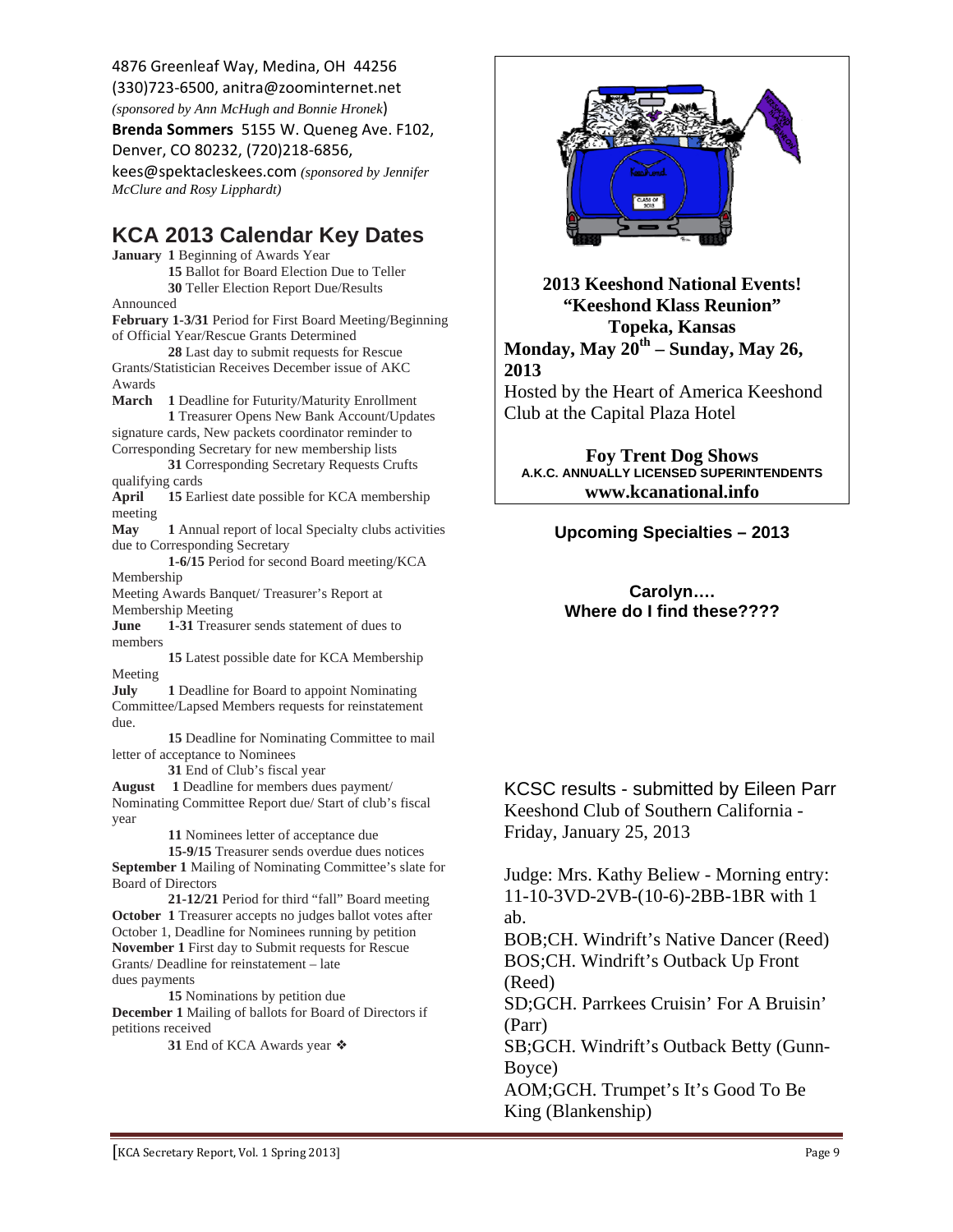AOM;CH. Windrift's Moondancer for Wildheart (McKnight/Reed) WD/BOW;Russkoe Serebro Horunzhyi Pobedy (Jacobs/Cardwell/Benz/Benz) RWD;Windriver's Saint Joe (Cardona) WB;Windrift's Web Cam.Com (Gunn-Boyce/Reed) RWB;Windrift's Young Love (Reed) Judge: Ms. Paullet DeLong - Afternoon entry: 11-10-4VD-2VB-(10-6)-2BB-1BR with 2 abs. BOB;GCH. Windrift's Non-Negotiable Asset (McKnight) WB/BOW/BOS;Windrift's Web Cam.Com (Gunn-Boyce/Reed) SD;GCH. Windrift's Moon Over Wall Street (Ward) SB;GCH. Parrkees Perpetual Motion At Shoreline, CD, RAE, MX, MXJ, MJB, XF, T2B (Voyles/Sinclair/Parr) AOM;GCH. Parrkees Cruisin' For A Bruisin' (Parr) AOM;CH. Shoreline's Celebration, CD, RN, ROM (Parr/Parr/Sinclair) WD;Windriver's Saint Joe (Cardona) RWD;Coxswain I Can Make You Dance (DeWald) RWB;Nightwatch Mona Lisa (Huck) Puppy Sweepstakes Judge: Mr. Joseph Waterman - Entry: 6-4

BISw;Windrift's Young Love (Reed) BOSSw;Russkoe Serebro Horunzhyi Pobedy (Jacobs/Cardwell/Benz/Benz)

Veteran Sweepstakes Judge: Mr. Joseph Waterman Entry: 4-3 BIVetSw;GCH. Windrift's Non-Negotiable Asset (McKnight) BOSVetSw;CH. Shoreline's Celebration, CD, RN, ROM (Parr/Parr/Sinclair)

Obedience Judge: Mrs. Nancy Craig - Entry: 9 HIT/1-OPEN B;GCH MACH7 Shoreline's Tuff Act To Follow, VCD2, VER, RAE, MXB3, MJS3, MXF, MFB, TQX, T2B (Sinclair/Sinclair) 194

Other qualifiers: Nov. B;1-Shoreline's Ruby Slippers, CD, RE, AX, MXJ, NF (Voyles/Sinclair) 171-1/2 Vet;1-CH. Shoreline's Celebration, CD, RN, ROM (Parr/Parr/Sinclair) 182 Brace;1-CH. Shoreline's Way Too Tuff, BN, CD, RE, OA, AXJ & CH. Shoreline Guinness For Barrkee, CD, BN, RAE, MX, MXJ (McNutt) 152 Rally Judge: Mrs. Nancy Craig - Entry: 10 Adv. A Class 1-Coaster Kees Pounce & Bounce, RN (Blair/Blair) 93 2-CH. Wyndjamr's Storm Front. (Ward) 73 Adv. B Class 1-GCH MACH7 Shoreline's Tuff Act To Follow, VCD2, VER, RAE, MXB3, MJS3, MXF, MFB, TQX, T2B (Sinclair/Sinclair) 99 2-Shoreline's Ruby Slippers, CD, RE, AX, MXJ, NF (Voyles/Sinclair) 99 3-CH. Shoreline's Tuff Enuf, VCD1, BN, RE, OA, AXJ, NF (Sinclair/Paulsen) 96 4-CH. Shoreline's Way Too Tuff, BN, CD, RE, OA, AXJ (McNutt) 92 Exc. B Class 1-GCH MACH7 Shoreline's Tuff Act To Follow, VCD2, VER, RAE, MXB3, MJS3, MXF, MFB, TQX, T2B (Sinclair/Sinclair) 98 2-CH. Shoreline's Way Too Tuff, BN, CD, RE, OA, AXJ (McNutt) 96 3-CH. Shoreline's Tuff Enuf, VCD1, BN, RE, OA, AXJ, NF (Sinclair/Paulsen) 95 4-Shoreline's Ruby Slippers, CD, RE, AX, MXJ, NF (Voyles/Sinclair) 85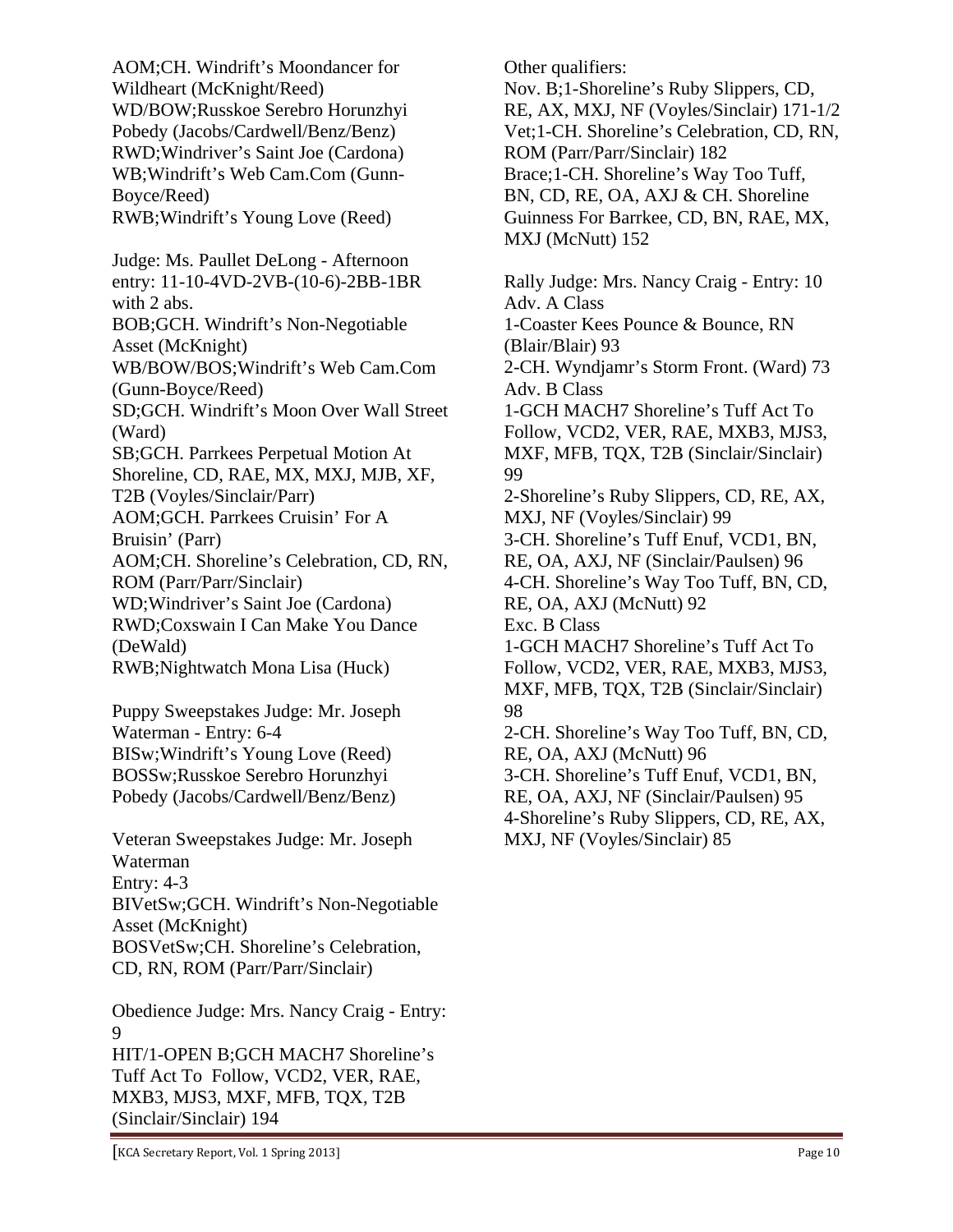#### **KCA Medals of Achievement**

**The following is a list of titles that will receive medals from KCA. A medal of achievement is sent automatically for member‐ owned dogs receiving the following titles. Medals are mailed to the first owner of record with the AKC. A co‐ owner that is not the primary owner can request an additional medal for \$5, this payment and request must be sent to the treasurer.** 

| <b>Confirmation</b>             |             |  |
|---------------------------------|-------------|--|
| Champion                        | <b>CH</b>   |  |
| <b>Grand Champion</b>           | <b>GCH</b>  |  |
| <b>Obedience</b>                |             |  |
| <b>Companion Dog</b>            | <b>CD</b>   |  |
| <b>Companion Dog Excellent</b>  | <b>CDX</b>  |  |
| <b>Utility Dog</b>              | UD          |  |
| <b>Utility Dog Excellent</b>    | <b>UDX</b>  |  |
| <b>Obedience Trial Champion</b> | <b>OTCH</b> |  |
| <b>Obedience Master</b>         | <b>OM</b>   |  |
| <b>Tracking</b>                 |             |  |
| <b>Tracking Dog</b>             | TD          |  |
| <b>Tracking Dog Excellent</b>   | TDX         |  |
| Variable Surface Tracker        | <b>VST</b>  |  |
| <b>Champion Tracker</b>         | <b>CT</b>   |  |
| Rally                           |             |  |
| <b>Rally Novice</b>             | <b>RN</b>   |  |
| Rally Advanced                  | RA          |  |
| <b>Rally Excellent</b>          | RЕ          |  |
| Rally Advanced Excellent        | <b>RAE</b>  |  |
| <b>Versatile Companion Dog</b>  |             |  |
| Versatile Companion Dog 1       | VCD1        |  |

| Versatile Companion Dog 2                 | VCD <sub>2</sub> |
|-------------------------------------------|------------------|
| Versatile Companion Dog 3                 | VCD3             |
| Versatile Companion Dog 4                 | VCD4             |
| Versatile Companion Champion              | <b>VCCH</b>      |
| <b>Coursing Ability Test</b>              |                  |
| <b>Coursing Ability</b>                   | <b>CA</b>        |
| <b>Coursing Ability Advanced</b>          | CAA              |
| <b>Coursing Ability Excellent</b>         | <b>CAX</b>       |
|                                           |                  |
| <b>Therapy</b>                            |                  |
| <b>Therapy Dog</b>                        | ThD              |
| <b>Agility</b>                            |                  |
| Novice Agility                            | <b>NA</b>        |
| Novice Agility Jumper                     | <b>NAJ</b>       |
| Open Agility                              | <b>OA</b>        |
| Open Agility Jumper                       | <b>OAJ</b>       |
| <b>Agility Excellent</b>                  | AX               |
| <b>Excellent Agility Jumper</b>           | <b>AXJ</b>       |
| <b>Master Agility Excellent</b>           | <b>MX</b>        |
| Master Excellent Jumper                   | <b>MXJ</b>       |
| <b>Master Agility Champion</b>            | <b>MACH</b>      |
| Novice Agility Preferred                  | <b>NAP</b>       |
| Novice Agility Jumper Preferred           | <b>NJP</b>       |
| Open Agility Preferred                    | OAP              |
| Open Agility Jumper Preferred             | <b>OJP</b>       |
| <b>Agility Excellent Preferred</b>        | <b>AXP</b>       |
| <b>Excellent Agility Jumper Preferred</b> | AJP              |
| <b>Master Agility Excellent Preferred</b> | <b>MXP</b>       |
| Master Excellent Jumper Preferred         | MJP              |
| <b>Preferred Agility Excellent</b>        | <b>PAX</b>       |
| Preferred Agility Champion                | <b>PACH</b>      |
|                                           |                  |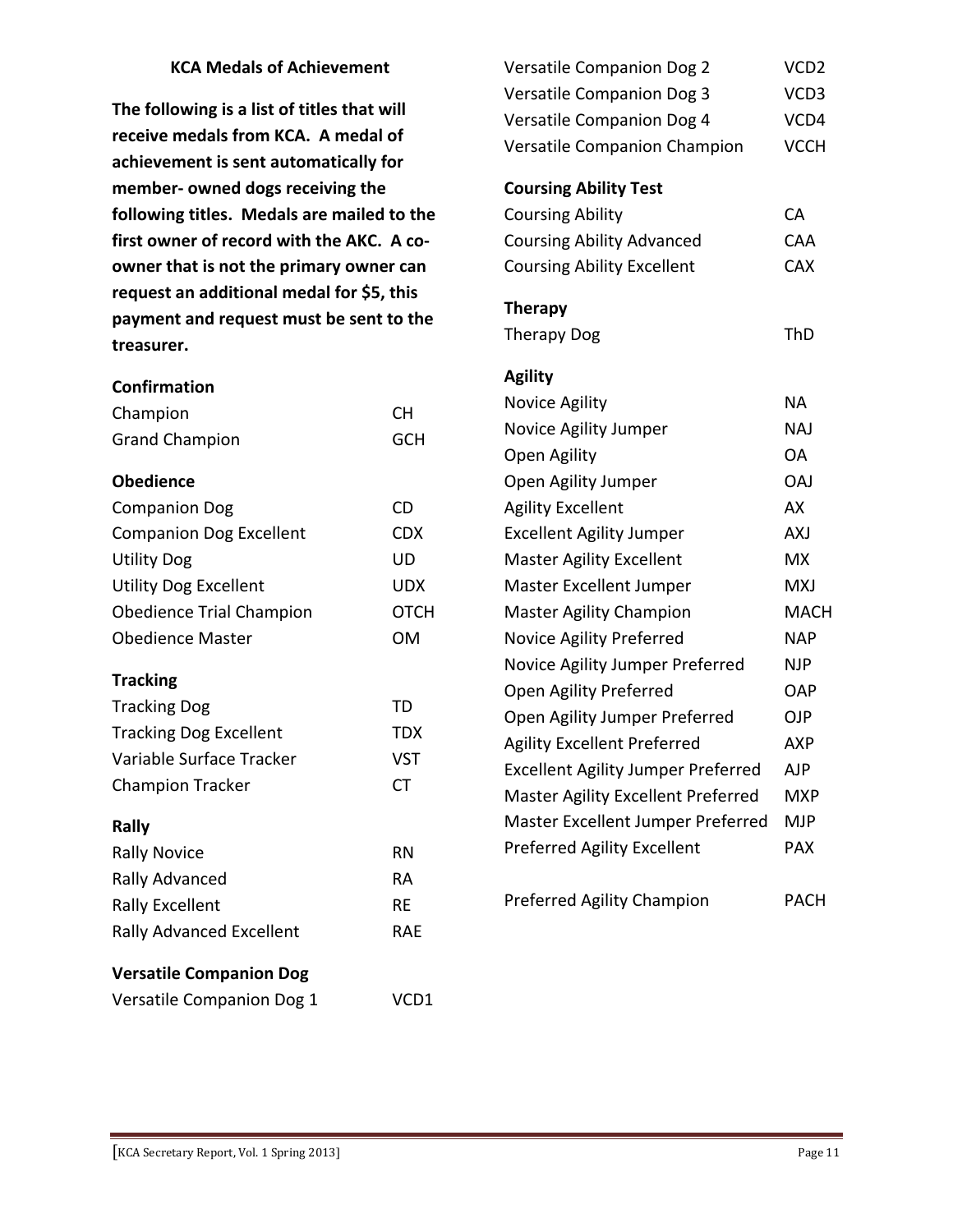#### *Keeshond Club of America Summary of Funds*

|                            | Balance @<br>02/01/2013 | <b>Income</b> | <b>Expense</b> | Balance @<br>03/20/2013 |
|----------------------------|-------------------------|---------------|----------------|-------------------------|
| <b>SUMMARY OF CD's</b>     |                         |               |                |                         |
| Bank CD's                  | \$150,050.02            | \$0.00        | \$0.00         | \$150,050.02            |
|                            | \$150,050.02            | \$0.00        | \$0.00         | \$150,050.02            |
| <b>SUMMARY OF RESERVED</b> |                         |               |                |                         |
| General Fund               | \$12,079.30             | \$382.00      | (\$993.89)     | \$11,467.41             |
| <b>Health Fund</b>         | \$16,151.73             | \$125.00      | \$0.00         | \$16,276.73             |
| Rescue Fund                | \$6,184.41              | \$0.00        | \$0.00         | \$6,184.41              |
| Trophy & Awards Fund       | (\$2,699.89)            | \$0.00        | \$0.00         | (\$2,699.89)            |
|                            | \$31,715.55             | \$507.00      | (\$993.89)     | \$31,228.66             |

## *Keeshond Club of America Financial Report (by Category) thru 03/20/2013*

|                                  | <b>YTD</b> Income | <b>YTD Expense</b> | <b>Total YTD</b> |
|----------------------------------|-------------------|--------------------|------------------|
| <b>Advertising</b>               | 0.00              | $-958.00$          | $-958.00$        |
| <b>Agility trials</b>            | 100.00            | $-300.00$          | $-200.00$        |
| <b>Awards</b>                    | 0.00              | -179.98            | $-179.98$        |
| <b>Bank charges</b>              | 0.00              | $-156.00$          | $-156.00$        |
| <b>Board expenses</b>            | 0.00              | $-627.00$          | $-627.00$        |
| <b>Certificate of Deposit</b>    | 0.00              | $-50.03$           | $-50.03$         |
| <b>Database</b>                  | 0.00              | $-239.40$          | $-239.40$        |
| <b>Dues</b>                      | 9,257.00          | $-25.00$           | 9,232.00         |
| <b>Election expenses</b>         | 0.00              | $-600.00$          | $-600.00$        |
| Filing charges / hearings        | 25.00             | $-133.26$          | $-108.26$        |
| <b>Health Advisory Fund</b>      | 2,695.00          | 0.00               | 2,695.00         |
| <b>Health survey</b>             | 0.00              | $-1,000.00$        | $-1,000.00$      |
| <b>Hearts and flowers</b>        | 0.00              | $-85.95$           | $-85.95$         |
| <b>Illustrated standard</b>      | 50.00             | $-760.94$          | $-710.94$        |
| <b>Interest from CD</b>          | 50.03             | 0.00               | 50.03            |
| <b>Judges' Education</b>         | 0.00              | $-323.17$          | $-323.17$        |
| <b>Meet the Breeds</b>           | 0.00              | -750.88            | $-750.88$        |
| <b>Miscellaneous</b>             | 1.05              | $-20.00$           | $-18.95$         |
| <b>National Specialties</b>      | 0.00              | $-3,704.40$        | $-3,704.40$      |
| New member packets               | 0.00              | $-103.12$          | $-103.12$        |
| <b>Nominating Committee</b>      | 0.00              | $-235.59$          | $-235.59$        |
| <b>Obedience/Agility reports</b> | 0.00              | $-280.00$          | $-280.00$        |
| Postage                          | 0.00              | $-25.30$           | $-25.30$         |
| <b>Rescue Fund</b>               | 1,870.00          | 0.00               | 1,870.00         |
| <b>Secretary's expenses</b>      | 0.00              | $-2,274.66$        | $-2,274.66$      |
| Seed money for nationals         | 0.00              | $-2,700.00$        | $-2,700.00$      |
| <b>Treasurer's expenses</b>      | 0.00              | $-839.46$          | $-839.46$        |
| <b>Trophy &amp; Awards</b>       | 1,530.00          | $-563.81$          | 966.19           |
| Website                          | 0.00              | $-2,000.00$        | $-2,000.00$      |
|                                  | 15,578.08         | $-18,935.95$       | $-3,357.87$      |
| Balance @ 03/20/2013             | \$31,228.66       |                    |                  |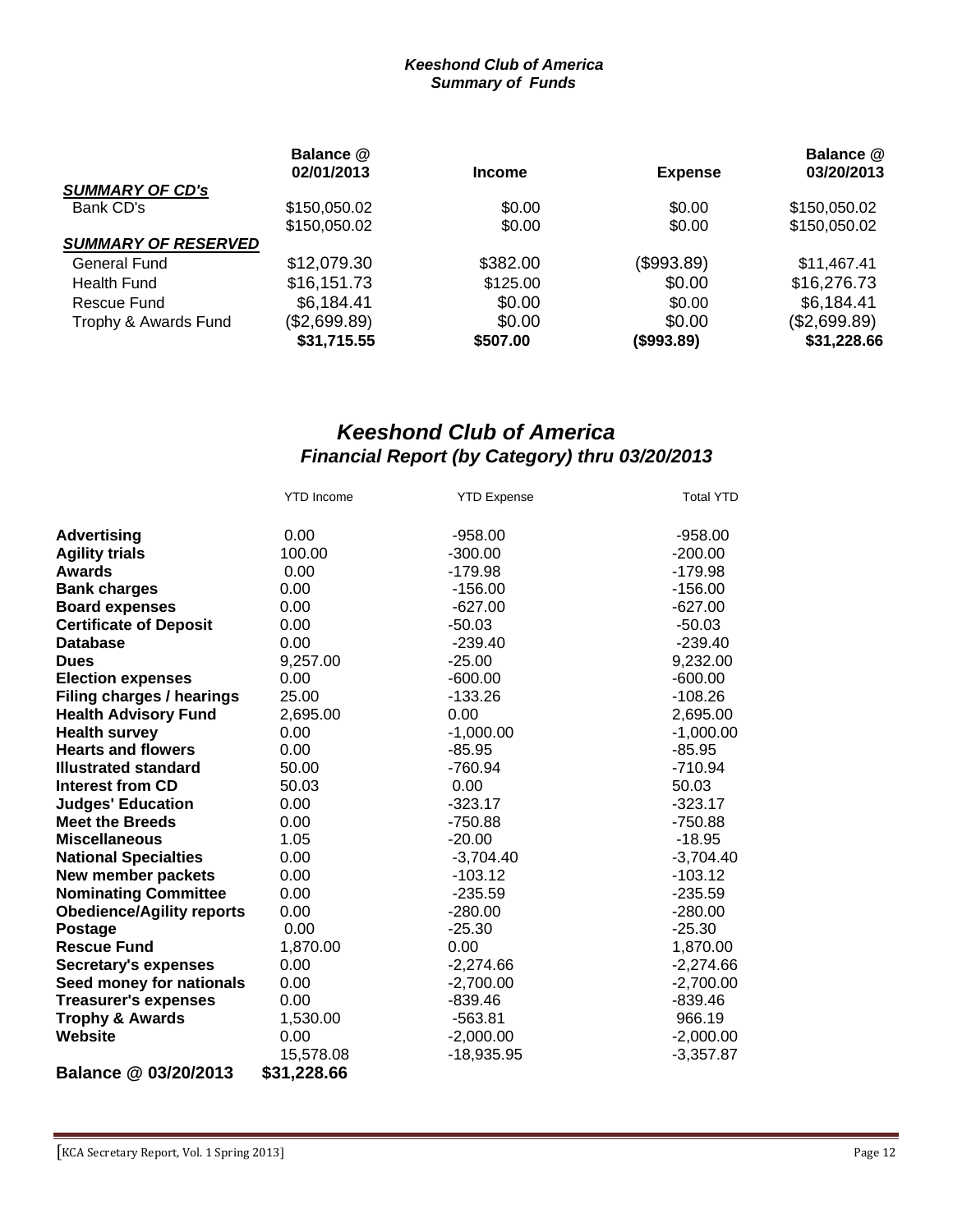## **New Hall of Fame Requirements**

According to policy, the KCA board is to review the Hall of Fame requirements on a regular basis. To that end, Debbie Hodges was appointed by the Board to head a committee to review the matter. The committee sought to address an issue raised by several members desiring more weight given to Keeshonden defeated in the Hall of Fame criteria. The committee also reviewed other potential changes. At the September meeting, your board reviewed the committee's proposals and approved the following changes to the criteria for achieving the Hall of Fame designation:

Adjusted the HOF points awarded for Specialty Best of Breed and Best Opposite Sex and added points for Specialty Select Dog and Select Bitch, effective May 2010 (to coincide with the inception of the Grand Champion program)

|                                                              | Old | <b>New</b> |
|--------------------------------------------------------------|-----|------------|
| Best of Breed at National Specialty                          | 5   | 15         |
| Best of Opposite Sex at National Specialty                   | 3   | 10         |
| AKC Select Dog/Bitch at National Specialty                   | n/a | 5          |
| Best of Breed at Specialty Held in Conjunction with National | 4   | 10         |
| Best of Opposite Sex at Specialty Held in Conj with National | 2   | 5          |
| AKC Select Dog/Bitch at Specialty Held in Conj with National | n/a | 3          |
| Best of Breed at any KCA Approved Specialty                  | 2   | 5          |
| Best of Opposite Sex at any KCA Approved Specialty           | 1   | 3          |
| AKC Select Dog/Bitch at any KCA Approved Specialty           | n/a |            |

Added achievement of the Gold Grand Champion level as an automatic Hall of Fame title as long as a dog has achieved at least 75 Hall of Fame points and 1,000 Phillips points and a bitch has achieved at least 20 Hall of Fame points and 200 Phillips points. Phillips points are a count of the dogs defeated at the group placement level.

Maintained the current point schedule for group placements and bests in shows and added points for all-breed Reserve Bests In Shows:

- 2 points for a Group 4
- 3 points for a Group 3
- 4 points for a Group 2
- 5 points for a Group 1

5 points for a Reserve Best In Show (in addition to the 5 points awarded for the Group 1)

10 points for a Best in Show (in addition to the 5 points awarded for the Group 1)

Maintained the Hall of Fame point threshold at 125 for dogs and increased the Hall of Fame point threshold to 40 points for bitches

Provided for a transition period for bitches as follows:

Through the end of 2013, a bitch may qualify for the Hall of Fame with 25 Hall of Fame points earned under the old specialty point schedule or with 40 Hall of Fame points earned under the new specialty point schedule. Beginning with 2014, bitches will need 40 points to be awarded the Hall of Fame title. A bitch may also qualify as described in B above.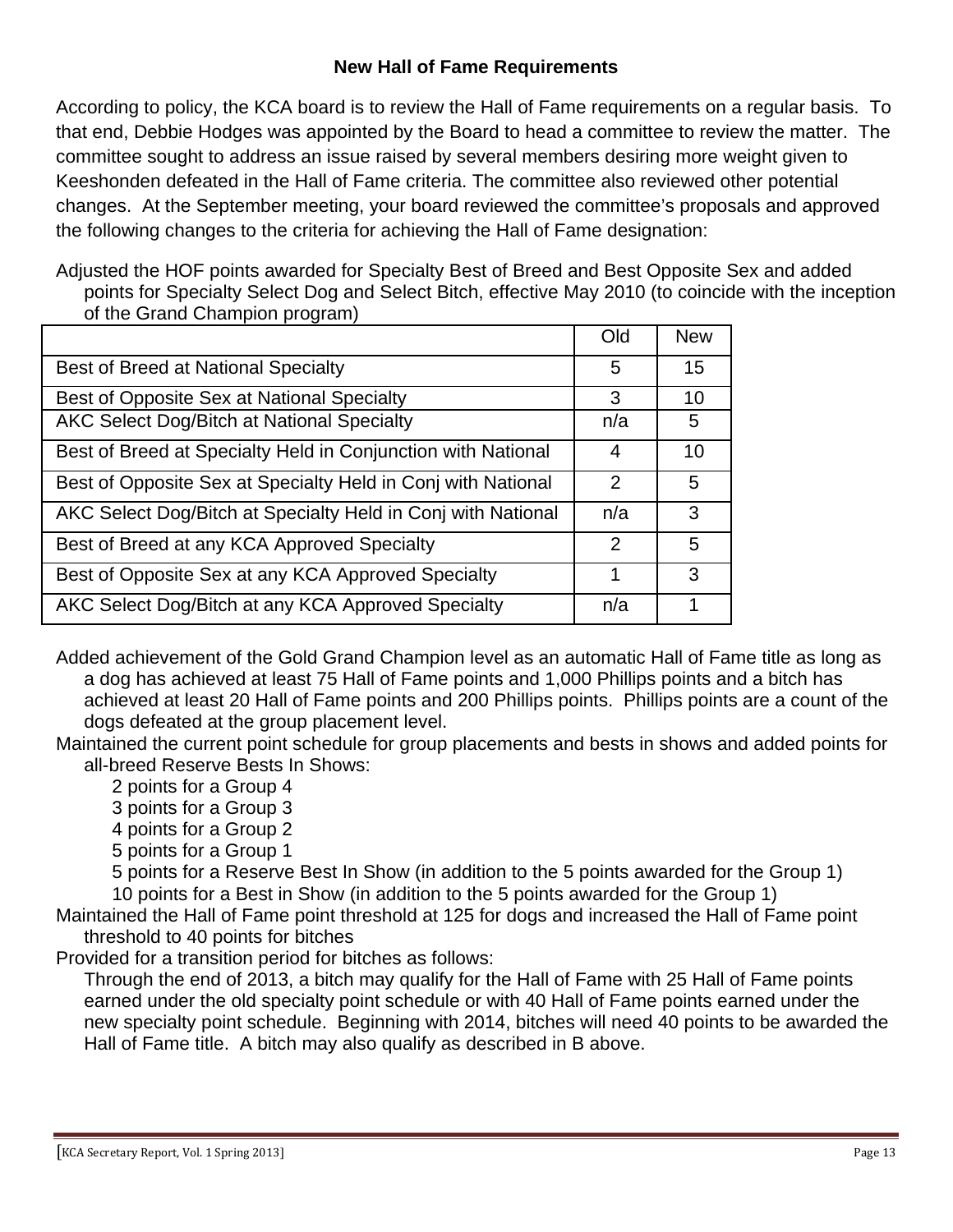

## **Keeshond Club of America Committee Chairpersons & Coordinators 2012 - 2013**

Established 1935 *As of September 2012* 

**AKC Delegate: John Sawicki** 19145 Parke Lane, Grosse Ile, MI 48138, (313) 962-2725 john@sawickiandson.com

**AKC Gazette Columnist: Deborah A. Lynch** 14640 Aspen Hills Lane, Burton OH 44021 – (440) 273- 3078 - dlnpoconsult@gmail.com

**Awards Coordinator: L Mae Evans** 140 Gelsinger Rd., Reading, PA 19608, (610) 678-8328 ruttkay@aol.com

#### **Awards Statisticians:**

**Conformation - Anita Williams** 12541 SE131st Ct, Clackamas Or 97086 (503) 698-2617 williams3036@comcast.net

**Obedience - Margaret Bissell**, 177 Buffalo Ridge Road, Amherst Va 24521 (434) 946-2278 deffannettelyhot@aol.com

**Agility – Emily Taggart**, 8530 Drake, Skokie, IL 60076; (312) 320-5176; haremkees@mac.com **Rally – Pam Hildebrand**, 1851 Priscilla Ave., Indianapolis, IN 46218; (317) 356-1493 indykees@indy.rr.com

**Junior Handlers** – **Jennifer Sturgeon**, PO Box 747, East Granby, CT 06026; (860) 844-8625; athenakennels@yahoo.com

**ROM-ROMX - L. Mae Evans,** 140 Gelsinger Rd., Reading, PA 19608 (610) 678-8328 ruttkay@aol.com

**25-Year Recognition - Jan Bundsen,** 5008 S. Linke Rd, Greenacres, WA 99016 (509) 891 7512 barkee@bundsen.com

**Breeders Education Chairman: Deborah Lynch** 14640 Aspen Hills Lane, Burton OH 44021 – (440) 273-3078 - dlnpoconsult@gmail.com

*Committee*: Beth Blankenship, Rita Jacobs, Joan Magliozzi, Robin Skinner

Futurity/Maturity Coordinator: Tracee Buethner 3035 F 40<sup>th</sup> Ave. SW, Fargo, ND 58104 (701) 364-2870 tbuethner@widmerroelcpa.com

**Health Chairman: Tawn Sinclair** 11782 Pacific Coast Hwy, Malibu, CA 90265 (858-335-6394– tawnsinclr@aol.com

*Committee*: Beth Blankenship, Cathy Bosnic, Kathy Easter, Carolyn Schaldecker,Holly Wisner, Kristen Cullen, DVM

**Hearts & Cards: Melinda Hughes** 30490 S Fish Creek Rd, Stigler, OK 74462 (918) 967-8191, adonaikees@yahoo.com

**Historian: Cathy Bosnic** PO Box 255, Zimmerman, MN 55398, (763) 856-2420 - cbosnic@izoom.net Assistant: Anthea de Forest

**HOF/ROM Custodian***:* **Betsy Winans**, 13495 S. Whistle Rd., Harrison, ID 83833, (818) 702-0740, betsy@samwmusic.com

**Information & Breeder Referral**: **Mary Benell** 1370 Satellite Blvd., Cocoa, FL 32926, (321) 635-8556 palmkees@att.net

**Judges' Education Coordinator**: **Donna Smith**, 652 Grafton Hills DR, Grafton IL 62037 (618)786-2912 EM: dsmiff@aol.com

KCA Awards Trophy Coordinator: Anthea de Forest 225 West 71<sup>st</sup> Street #63, New York, NY 10023 (212) 877-6062, vredendalk@aol.com **Assistant/Back-Up: Traci Wasser** 

**KCA Medallions Coordinator: Carla (Casey) Kohler** 1055 Oak Ridge Rd Manitou Springs CO 80829 (719) 685-906 ckohler@mesanetworks.net

**KCA Medals Coordinator**: **Chris Pawlenty** 6594 Falstaff Rd., Woodbury, MN 55125 (651) 702-0498 cpawlenty@aol.com

**Legislative Liaison**: **Donna Powell** 3311 Birch Drive, Loveland Co 80538